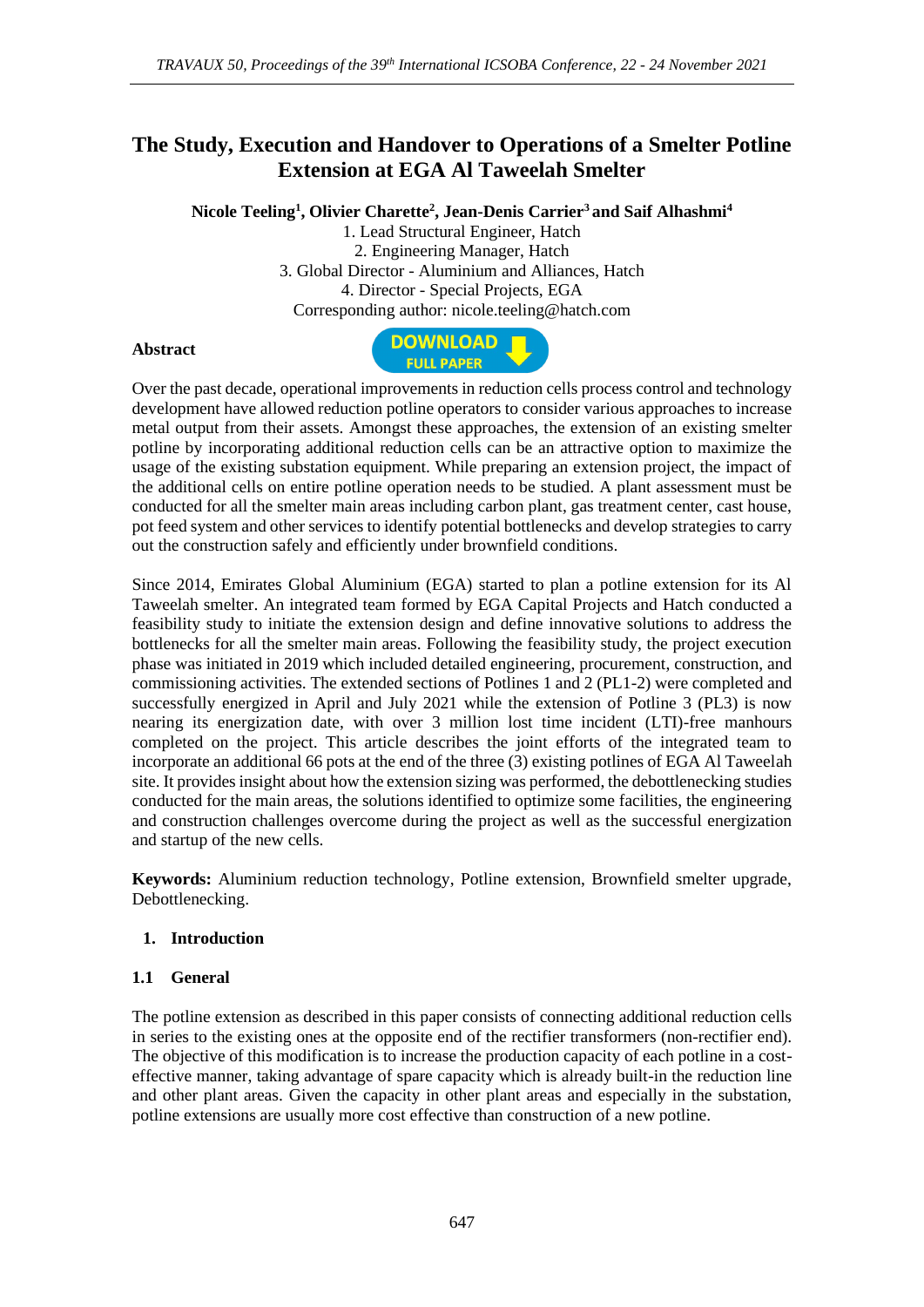One of the main challenges of the potline extension is that it requires relocating the existing busbar crossover between 2 potrooms to the end of the extension while keeping the busbar energized for the existing potlines. This paper explains how this challenge was overcome in the extension of Potlines 1, 2 & 3 at EGA Al Taweelah.

In planning for this project, the extension size was defined considering the capacity of the existing substation, while simultaneously optimizing and/or limiting the impact on the smelter main areas to maintain the feasibility and cost effectiveness of the project. The addition of new cells will increase the demand on other reduction areas and equipment such as: the gas treatment center, the fluorinated alumina distribution system, the compressed air system, potroom cranes and other operational equipment. It will increase the plant anode requirements, increasing demand on the carbon plant. Increased molten metal output will affect the cast house operations and molten metal transfers.

The tie-in and integration of new pots within the existing smelter systems need to be carefully engineered to minimize the impact on the operating smelter. Shutdown times, production losses and the construction activities need to be planned considering works in brownfield environment, with hazards associated to an operating smelter such as magnetic fields, molten metal, and electrical hazards. The Operations team involvement during the study, construction, and commissioning of such an extension is critical to successful outcomes and needs to be considered throughout the entire project lifecycle.

## **1.2 EGA Al Taweelah Extension**

The EGA Al Taweelah smelter was built in two phases and is made up of Potline 1 and 2 constructed in 2009 and Potline 3 which was constructed shortly after in 2013. The three (3) potlines encompassed 1200 reduction cells prior to the extension. The extension project involves the extension of all 3 potlines, with a total of 26 pots added to potline 1 and 2 respectively and 14 pots incorporated in Potline 3. The 66 new pots will add a total of approximately 78 000 tonnes of hot metal per year.

The extension of Potlines 1 and 2 uses the same proprietary owned technology as the original potline, the DX Technology. The extension of Potline 3 uses DX+ Ultra Technology, which is an upgraded version of Potline 3 original DX+ Technology. For all potlines, the objective is to operate at the same amperage as existing reduction cells to avoid the need for an auxiliary rectifier/ booster.

The additional cells are incorporated at the non-rectifier ends of the existing buildings as shown in Figure 1 and Figure 2. The extensions incorporate 13 pots in each of the two potrooms of Potlines 1 and 2. Since only 14 pots are considered for the extension of potline 3, a single potroom building is considered to incorporate the new cells.

### **2. Assessment of the Impacts on Reduction Main Facilities**

For a project like the extension of EGA Al Taweelah potlines to be successful, the production capacity of all the main smelter facilities needs to be assessed and adapted to support the additional cells while maintain stability and efficiency. The bottlenecks need to be identified and addressed while optimizing the capital expenditure investment.

Assessment of the potline extension impact on the reduction main areas and/or equipment such as potline substation, gas treatment center, potfeed system, and potroom equipment was performed and it was established that facilities would be suitable for the increased capacity, considering the optimized modifications as described in this document.